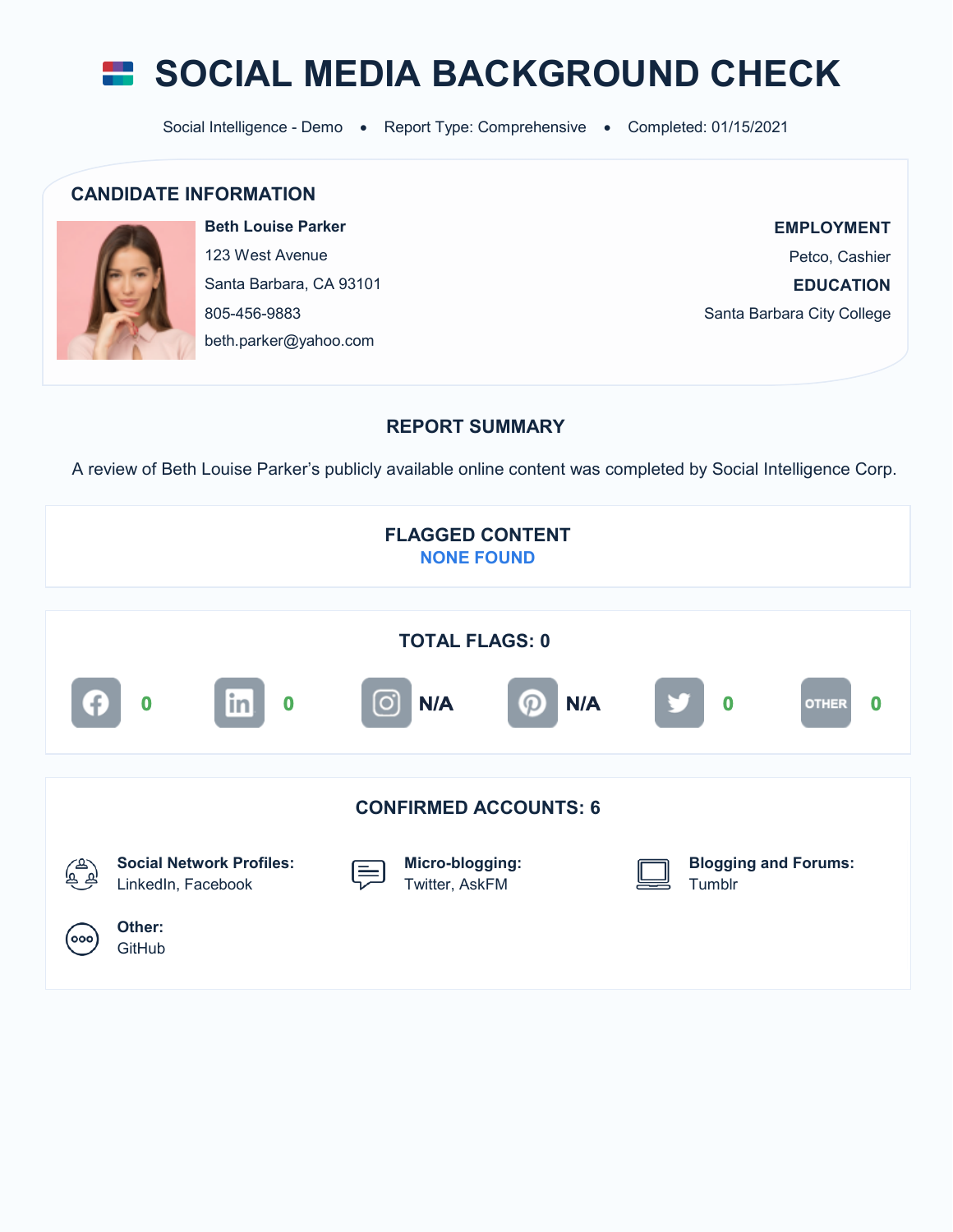**SIC provides the information contained in this report to End-User to be used solely for a permissible employment purpose as defined in the Fair Credit Reporting Act. If the End-User intends to take adverse action based in whole or in part on the contents of this report, the End-User must provide the consumer with notices that it is taking adverse action and those notices must comply with the FCRA and state law. All information contained in this report is provided pursuant to the terms of the End-User Agreement. End-User further understands that it uses any and all information provided by SIC at its own risk and End-User is solely liable for complying with all federal, state, and local laws.**

**The information contained in this report is confidential and may only be accessed by authorized employees of End-User, provided to the consumer about who it relates, or provided as otherwise required by law**

#### **CALIFORNIA LAW REQUIRES THAT THE FOLLOWING BE GIVEN TO CALIFORNIA APPLICANTS/EMPLOYEES:**

**"This report does not guarantee the accuracy or truthfulness of the information as to the subject of the investigation, but only that it was accurately copied from public records. Information generated as a result of identity theft, including evidence of criminal activity, may be inaccurately associated with the consumer who is the subject of the report."**

You may view the file maintained on you by Social Intelligence during normal business hours. You may also obtain a copy of this file, upon submitting proper identification and paying the costs of duplication services, by appearing at Social Intelligence's offices in person, during normal business hours and on reasonable notice, or by mail; you may also receive a summary of the file by telephone upon written request with proper identification. Social Intelligence has trained personnel available to explain your file to you, including any coded information. If you appear in person, you may be accompanied by one other person, provided that person furnishes proper identification. If you would like additional information regarding your disclosure rights, you can request this information from Social Intelligence.

Telephone | 8887483281

Mail | 735 State St Suite 211, Santa Barbara, CA 93101

**"Este informe no garantiza la certeza ni la veracidad de la información en cuanto al sujeto de la investigación, pero sólo que fue copiado exactamente de archivos públicos. La información engendró a consecuencia del robo de la identidad, inclusive la evidencia de la actividad criminal, puede ser asociado inexactamente con el consumidor que es el sujeto del informe".**

Los Consumidores de California: Usted puede ver el archivo mantenido en usted por Social Intelligence durante horas de oficina normales. Usted puede obtener también una copia de este archivo, a someter identificación y pagar apropiados los costos de servicios de duplicación, apareciendo en oficinas de Social Intelligence en la persona, durante horas de oficina normales y en la nota razonable, o por el correo; usted puede recibir también un resumen del archivo por teléfono sobre el pedido escrito con identificación apropiada. Social Intelligence ha entrenado el personal disponible para explicarle su archivo a usted, inclusive información codificada. Si usted aparece en la persona, usted puede estar acompañado de uno otra persona, con tal de que persona proporcione identificación apropiada.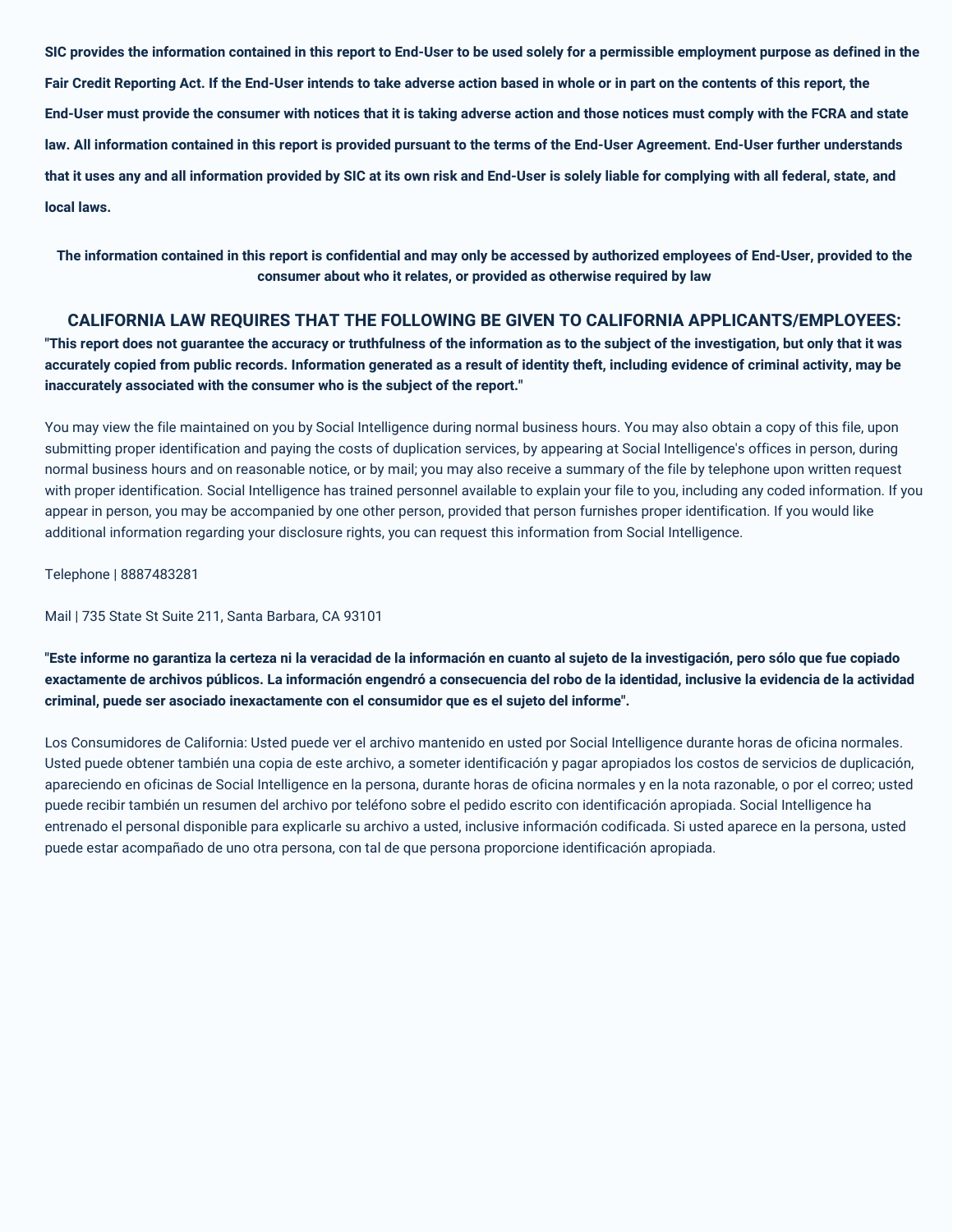# **Consumer Rights Under California Civil Code 1786.22**

## **FOR CALIFORNIA RESIDENTS ONLY**

(a) An investigative consumer reporting agency shall supply files and information required under Section 1786.10 during normal business hours and on reasonable notice.

(b) Files maintained on a consumer shall be made available for the consumer's visual inspection, as follows:

(1) In person, if he appears in person and furnishes proper identification. A copy of his file shall also be available to the consumer for a fee not to exceed the actual costs of duplication services provided.

(2) By certified mail, if he makes a written request, with proper identification, for copies to be sent to a specified addressee. Investigative consumer reporting agencies complying with requests for certified mailings under this section shall not be liable for disclosures to third parties caused by mishandling of mail after such mailings leave the investigative consumer reporting agencies.

(3) A summary of all information contained in files on a consumer and required to be provided by Section 1786.10 shall be provided by telephone, if the consumer has made a written request, with proper identification for telephone disclosure, and the toll charge, if any, for the telephone call is prepaid by or charged directly to the consumer.

(c) The term "proper identification" as used in subdivision (b) shall mean that information generally deemed sufficient to identify a person. Such information includes documents such as a valid driver's license, social security account number, military identification card, and credit cards. Only if the consumer is unable to reasonably identify himself with the information described above, may an investigative consumer reporting agency require additional information concerning the consumer's employment and personal or family history in order to verify his identity.

(d) The investigative consumer reporting agency shall provide trained personnel to explain to the consumer any information furnished him pursuant to Section 1786.10.

(e) The investigative consumer reporting agency shall provide a written explanation of any coded information contained in files maintained on a consumer. This written explanation shall be distributed whenever a file is provided to a consumer for visual inspection as required under Section 1786.22.

(f) The consumer shall be permitted to be accompanied by one other person of his choosing, who shall furnish reasonable identification. An investigative consumer reporting agency may require the consumer to furnish a written statement granting permission to the consumer reporting agency to discuss the consumer's file in such person's presence.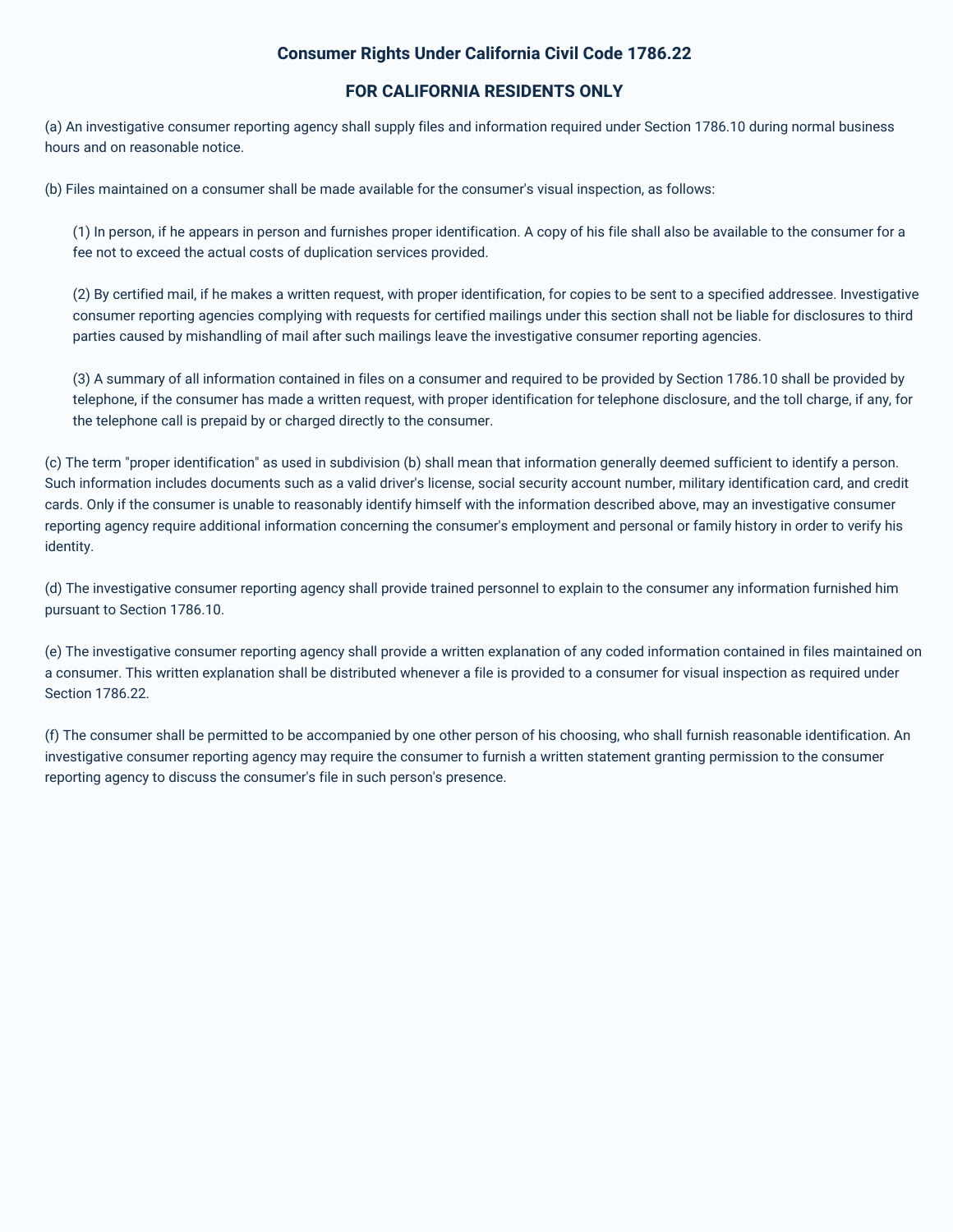#### **Para informacion en espanol, visite www.consumerfinance.gov/learnmore o escribe a la Consumer Financial Protection Bureau, 1700 G Street N.W., Washington, DC 20552.**

#### **A SUMMARY OF YOUR RIGHTS UNDER THE FAIR CREDIT REPORTING ACT**

The federal Fair Credit Reporting Act (FCRA) promotes the accuracy, fairness, and privacy of information in the files of consumer reporting agencies. There are many types of consumer reporting agencies, including credit bureaus and specialty agencies (such as agencies that sell information about check writing histories, medical records, and rental history records). Here is a summary of your major rights under the FCRA. **For more information, including information about additional rights, go to www.consumerfinance.gov/learnmore or write to: Consumer Financial Protection Bureau, 1700 G Street N.W., Washington, DC 20552.** 

- · **You must be told if information in your file has been used against you.** Anyone who uses a credit report or another type of consumer report to deny your application for credit, insurance, or employment - or to take another adverse action against you - must tell you, and must give you the name, address, and phone number of the agency that provided the information.
- You have the right to know what is in your file. You may request and obtain all the information about you in the files of a consumer reporting agency (your "file disclosure"). You will be required to provide proper identification, which may include your Social Security number. In many cases, the disclosure will be free. You are entitled to a free file disclosure if:
	- · a person has taken adverse action against you because of information in your credit report;
	- · you are the victim of identity theft and place a fraud alert in your file;
	- · your file contains inaccurate information as a result of fraud;
	- · you are on public assistance;
	- · you are unemployed but expect to apply for employment within 60 days.

In addition, all consumers are entitled to one free disclosure every 12 months upon request from each nationwide credit bureau and from nationwide specialty consumer reporting agencies. See www.consumerfinance.gov/learnmore for additional information.

- · **You have the right to ask for a credit score.** Credit scores are numerical summaries of your credit-worthiness based on information from credit bureaus. You may request a credit score from consumer reporting agencies that create scores or distribute scores used in residential real property loans, but you will have to pay for it. In some mortgage transactions, you will receive credit score information for free from the mortgage lender.
- · **You have the right to dispute incomplete or inaccurate information**. If you identify information in your file that is incomplete or inaccurate, and report it to the consumer reporting agency, the agency must investigate unless your dispute is frivolous. See www.consumerfinance.gov/learnmore for an explanation of dispute procedures.
- · **Consumer reporting agencies must correct or delete inaccurate, incomplete, or unverifiable information.** Inaccurate, incomplete or unverifiable information must be removed or corrected, usually within 30 days. However, a consumer reporting agency may continue to report information it has verified as accurate.
- · **Consumer reporting agencies may not report outdated negative information.** In most cases, a consumer reporting agency may not report negative information that is more than seven years old, or bankruptcies that are more than 10 years old.
- Access to your file is limited. A consumer reporting agency may provide information about you only to people with a valid need -- usually to consider an application with a creditor, insurer, employer, landlord, or other business. The FCRA specifies those with a valid need for access.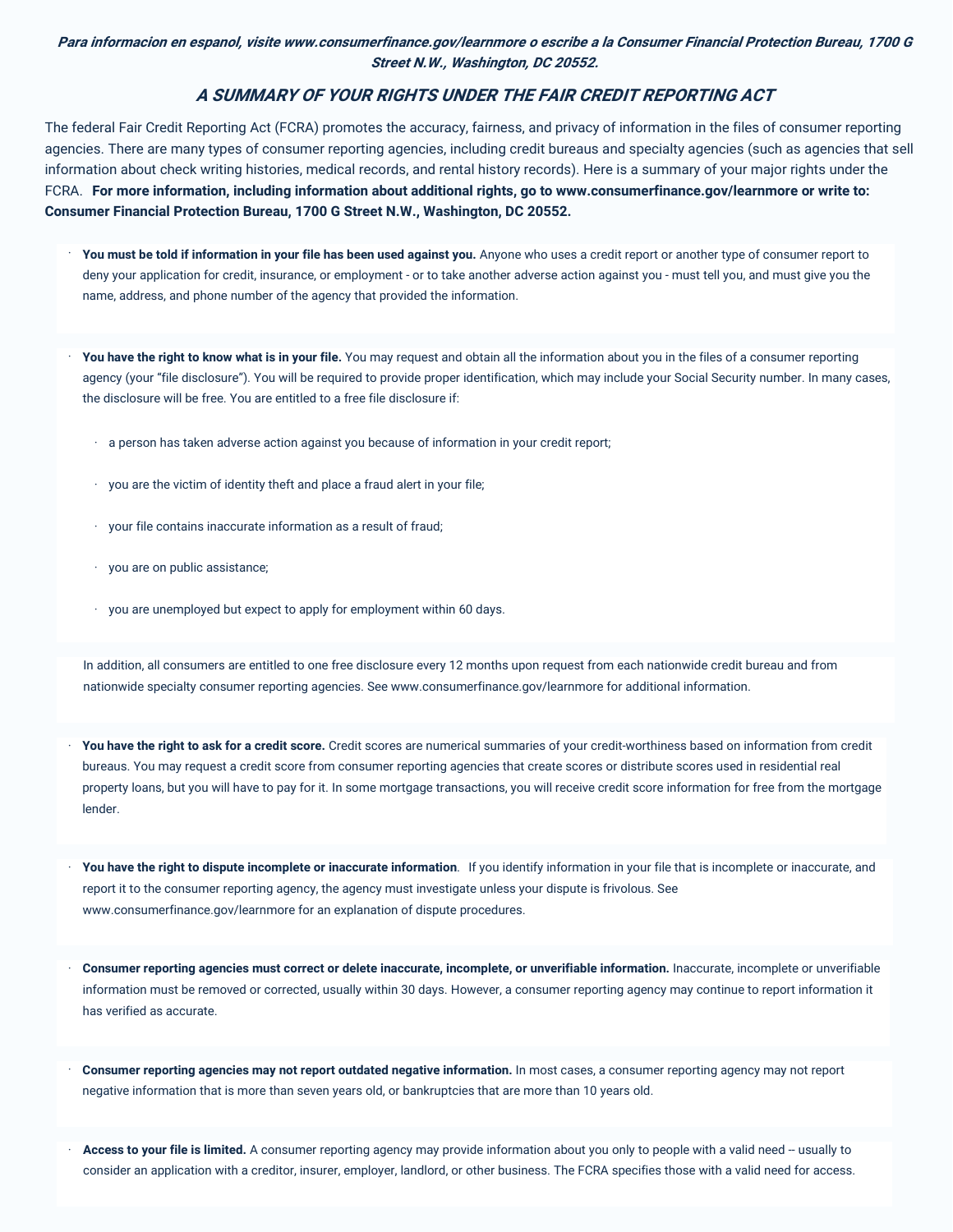- · **You must give your consent for reports to be provided to employers.** A consumer reporting agency may not give out information about you to your employer, or a potential employer, without your written consent given to the employer. Written consent generally is not required in the trucking industry. For more information, go to www.consumerfinance.gov/learnmore.
- You may limit "prescreened" offers of credit and insurance you get based on information in your credit report. Unsolicited "prescreened" offers for credit and insurance must include a toll-free phone number you can call if you choose to remove your name and address from the lists these offers are based on. You may opt-out with the nationwide credit bureaus at 1-888-5-OPTOUT (1-888-567-8688).
- The following FCRA right applies with respect to nationwide consumer reporting agencies:

#### **Consumers have the right to obtain a security freeze**

**You have a right to place a "security freeze" on your credit report, which will prohibit a consumer reporting agency from releasing information in your credit report without your express authorization.** The security freeze is designed to prevent credit, loans, and services from being approved in your name without your consent. However, you should be aware that using a security freeze to take control over who gets access to the personal and financial information in your credit report may delay, interfere with, or prohibit the timely approval of any subsequent request or application you make regarding a new loan, credit, mortgage, or any other account involving the extension of credit.

As an alternative to a security freeze, you have the right to place an initial or extended fraud alert on your credit file at no cost. An initial fraud alert is a 1-year alert that is placed on a consumer's credit file. Upon seeing a fraud alert display on a consumer's credit file, a business is required to take steps to verify the consumer's identity before extending new credit. If you are a victim of identity theft, you are entitled to an extended fraud alert, which is a fraud alert lasting 7 years.

A security freeze does not apply to a person or entity, or its affiliates, or collection agencies acting on behalf of the person or entity, with which you have an existing account that requests information in your credit report for the purposes of reviewing or collecting the account. Reviewing the account includes activities related to account maintenance, monitoring, credit line increases, and account upgrades and enhancements.

- · **You may seek damages from violators.** If a consumer reporting agency, or, in some cases, a user of consumer reports or a furnisher of information to a consumer reporting agency violates the FCRA, you may be able to sue in state or federal court.
- · **Identity theft victims and active duty military personnel have additional rights.** For more information, visit www.consumerfinance.gov/learnmore.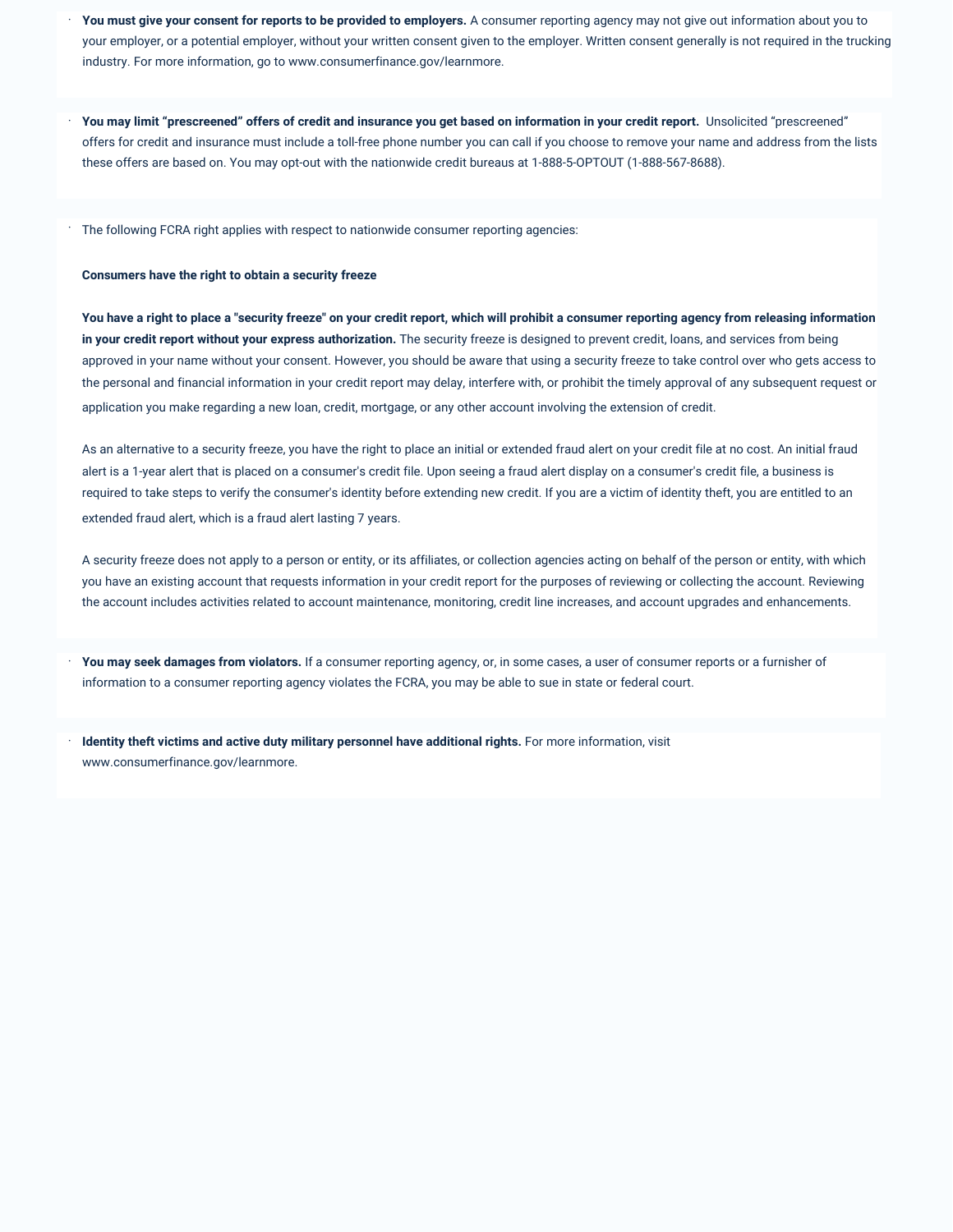#### **For Canada and UK Only**

**Canada:** The following information was collected from publicly-available social media sources. Social Intelligence does not guarantee its accuracy or relevance for the purpose for which it was requested. Social media may contain information related to protected status under federal or provincial human rights laws. You are responsible for compliance with your obligations under applicable law in the collection and use of this information.

UK: The following information was collected from publicly-available social media sources. Social Intelligence does not guarantee its accuracy or relevance for the purpose for which it was requested. Social media may contain information considered sensitive personal data under the Data Protection Act 1998 or a protected characteristic under the Equality Act 2010. You are responsible for compliance with your obligations under applicable law in the collection and use of this information.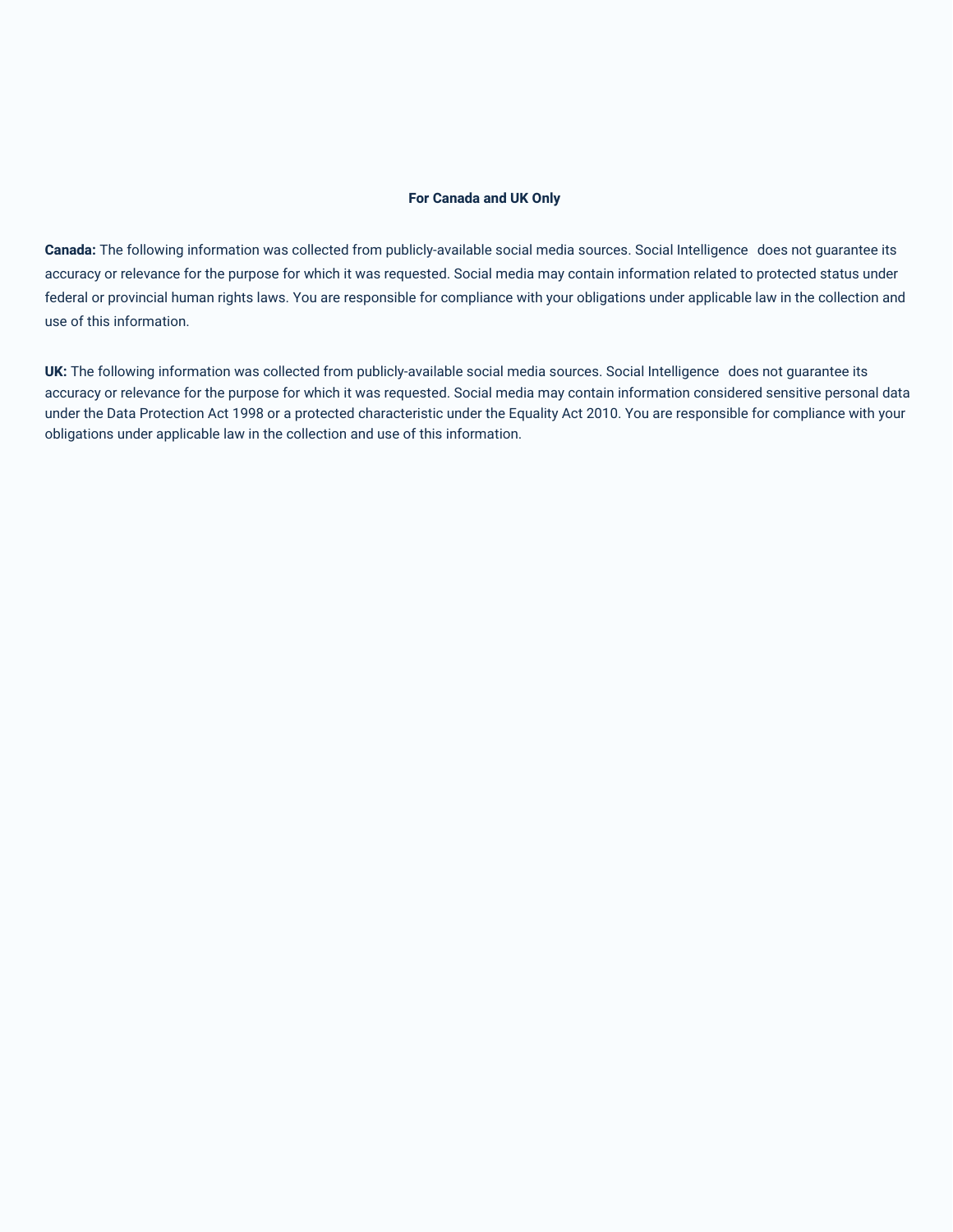**States may enforce the FCRA, and many states have their own consumer reporting laws. In some cases, you may have more rights under state law. For more information, contact your state or local consumer protection agency or your state Attorney General. For information about your federal rights, contact:**

| <b>TYPE OF BUSINESS:</b>                                                                                                                    | <b>CONTACT:</b>                                              |
|---------------------------------------------------------------------------------------------------------------------------------------------|--------------------------------------------------------------|
|                                                                                                                                             | a. Consumer Financial Protection Bureau                      |
|                                                                                                                                             | 1700 G Street NW                                             |
| 1.a. Banks, savings associations, and credit unions with total<br>assets of over \$10 billion and their affiliates.                         | Washington, DC 20552                                         |
|                                                                                                                                             |                                                              |
| b. Such affiliates that are not banks, savings associations, or<br>credit unions also should list, in addition to the CFPB:                 | b. Federal Trade Commission: Consumer Response Center -      |
|                                                                                                                                             | <b>FCRA</b>                                                  |
|                                                                                                                                             | Washington, DC 20580                                         |
|                                                                                                                                             | (877) 382-4357                                               |
|                                                                                                                                             | a. Office of the Comptroller of the Currency                 |
|                                                                                                                                             | <b>Customer Assistance Group</b>                             |
|                                                                                                                                             | 1301 McKinney Street, Suite 3450                             |
|                                                                                                                                             | Houston, TX 77010-9050                                       |
| 2. To the extent not included in item 1 above:                                                                                              |                                                              |
| a. National banks, federal savings associations, and federal<br>branches and federal agencies of foreign banks                              | b. Federal Reserve Consumer Help Center                      |
|                                                                                                                                             | P.O. Box 1200                                                |
| b. State member banks, branches and agencies of foreign<br>banks (other than federal branches, federal agencies, and                        | Minneapolis, MN 55480                                        |
| Insured State Branches of Foreign Banks), commercial lending                                                                                |                                                              |
| companies owned or controlled by foreign banks, and<br>organizations operating under section 25 or 25A of the<br><b>Federal Reserve Act</b> | c. FDIC Consumer Response Center                             |
|                                                                                                                                             | 1100 Walnut Street, Box #11                                  |
| c. Nonmember Insured Banks, Insured State Branches of<br>Foreign Banks, and insured state savings associations                              | Kansas City, MO 64106                                        |
|                                                                                                                                             |                                                              |
| d. Federal Credit Unions                                                                                                                    | d. National Credit Union Administration                      |
|                                                                                                                                             | Office of Consumer Protection (OCP)                          |
|                                                                                                                                             | Division of Consumer Compliance and Outreach (DCCO)          |
|                                                                                                                                             | 1775 Duke Street                                             |
|                                                                                                                                             | Alexandria, VA 22314                                         |
|                                                                                                                                             | Asst. General Counsel for Aviation Enforcement & Proceedings |
|                                                                                                                                             | <b>Aviation Consumer Protection Division</b>                 |
| 3. Air carriers                                                                                                                             | Department of Transportation                                 |
|                                                                                                                                             | 1200 New Jersey Avenue, SE                                   |
|                                                                                                                                             | Washington, DC 20590                                         |
|                                                                                                                                             | Office of Proceedings, Surface Transportation Board          |
|                                                                                                                                             | Department of Transportation                                 |
| 4. Creditors Subject to Surface Transportation Board                                                                                        |                                                              |

395 E Street S.W.

Washington, DC 20423